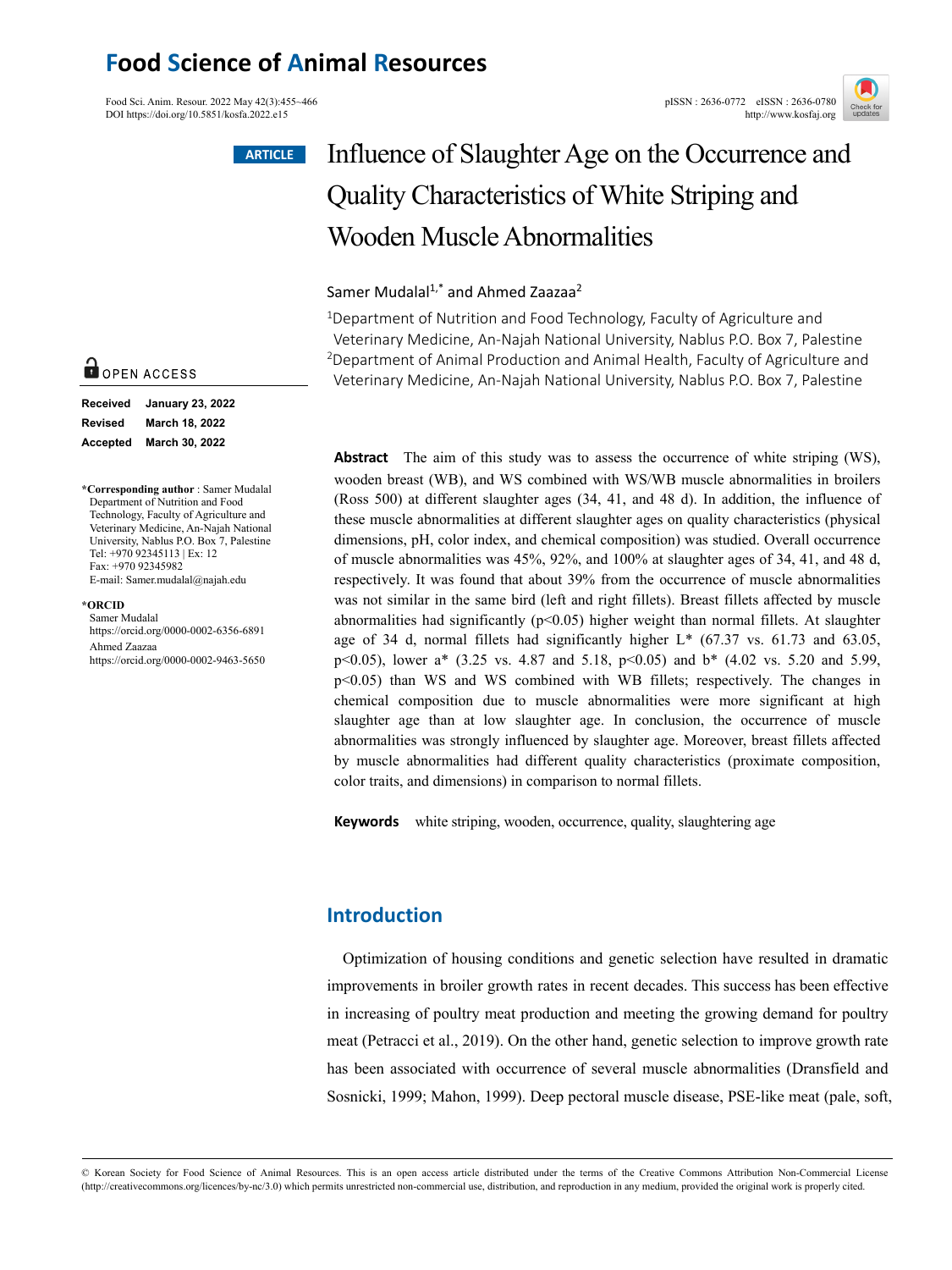and exudative-like condition), white striping (WS), wooden breast (WB), and spaghetti meat are good examples of these muscle abnormalities (Bianchi et al., 2006; Petracci et al., 2019).

WS and WBs are considered the newest muscle abnormalities threatening the poultry industry because of their effect on meat quality. WS was first studied by Bauermeister et al. (2009) and Kuttappan et al. (2009) and identified by the appearance of white striation on the surface of chicken fillets parallel to the fiber directions. WB abnormality was described by the appearance of hardened and pale areas in the caudal part of the pectoral muscles in combination with polyphasic myodegeneration with fibrosis (Sihvo et al., 2014).

Previous studies generally agreed that WS and WB muscle abnormalities have negative effects on meat quality, such as a reduction in water holding capacity, color changes, a reduction in sensory perception, changes in chemical composition, and changes in texture characteristics (Kato et al., 2019; Kuttappan et al., 2009; Mudalal et al., 2014; Mudalal et al., 2015; Sihvo et al., 2014; Tasoniero et al., 2016).

The incidence of WS varied depending on different farming factors such as genotype, gender, growth rate, feed composition, and slaughter age. Petracci et al. (2013) found that high-breast yield hybrids exhibited higher incidence of WS than standard-breast yield hybrids. Birds fed with high energy diet had higher incidence of WS than birds fed with standard diet while male broilers had higher incidence of WS than females (Kuttappan et al., 2013a). Several studies evaluated the incidence of WS and WB abnormalities under different farming conditions. In this context, Petracci et al. (2013) found that the incidence of WS in some slaughterhouses in Italy was 12%. Alnahhas et al. (2016) showed that the average incidence of WS was about 50% in examined birds' population. Ahsan and Cengiz (2020) revealed that the incidence of WS was lowered by reducing the level of lysine in the grower feed. It was found that low level of lysine in the feed lowered the feed intake as well as the growth rate of the birds, therefore, the severity and incidence of WS reduced.

Several researchers investigated the possibility of using different tools and instruments to distinguish between normal and abnormal meat. It was found that visible/near infrared spectroscopy was able to differentiate between normal and white striped meat (Zaid et al., 2020). Kato et al. (2019) found that there was possibility to classify muscle abnormalities based on a computer vision system, exploring different machine learning algorithms and the most important image features. Hyperspectral imaging in visible and near-infrared range (400–1,000 nm) was a good tool to differentiate between normal and white striped meat (Jiang et al., 2019).

Even WS and WBs were investigated by several researchers (Kato et al., 2019; Mudalal et al., 2014; Mudalal et al., 2015; Sihvo et al., 2014; Tasoniero et al., 2016; Zaid et al., 2020). Further studies are needed to evaluate the effect and complications of these muscle abnormalities on the quality traits of meat under different farming conditions. There is limited knowledge about the effect of slaughter age on the incidence and the quality traits of WS and WB muscle abnormalities at different slaughter ages as well as for different commercial chicken breeds. This study aims to evaluate the occurrence and the effect of WS and WB muscle abnormalities on quality characteristics of chicken breast fillets at different slaughter ages.

### **Materials and Methods**

A total of approximately 600 one-d old male chicks (Ross 500) were purchased from a local hatchery. The chicks were reared under continuous lighting throughout period. The internal temperature of the farm was gradually lowered from 32℃ on day 1 to 24℃ on day 21 and then kept constant.

The chemical composition of the feed is shown in Table 1. In the first three weeks, chicks were fed with the starter diets and for the remaining time (48 d), they were fed with the grower diet.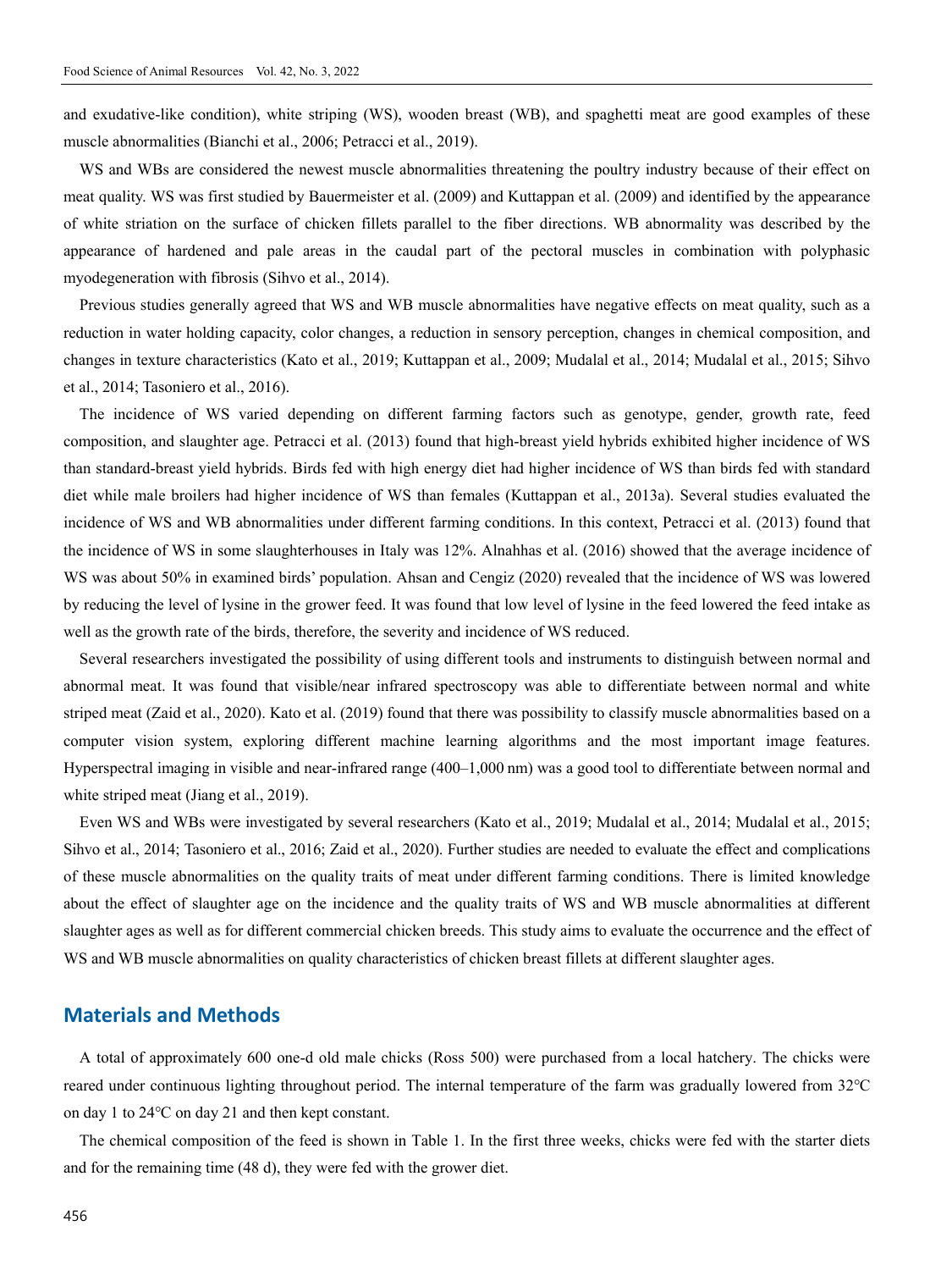| Ingredient          | Starter (g/kg) | Grower (g/kg) |
|---------------------|----------------|---------------|
| Yellow corn         | 560            | 620           |
| Soybean meal        | 360            | 306           |
| Oil                 | 40             | $40\,$        |
| Dicalcium phosphate | 15             | 12            |
| Limestone           | 15             | 15            |
| NaCl                | 3.5            | 3.5           |
| Premix <sup>1</sup> | 5              | 5             |
| DL-Methionine       | $\mathbf{1}$   | $\mathbf{1}$  |
| L-Lysine            | 0.5            | $0.5\,$       |
| Calculate analysis  |                |               |
| Crude protein       | 220            | 200           |
| Lysine              | $110\,$        | 110           |
| Methionine          | 55             | 56            |
| Calcium             | $100\,$        | 110           |
| Available P         | 46             | $47\,$        |
| ME, MJ/kg ration    | 704            | 718           |

|  |  | Table 1. Composition of the basal diets fed to broilers in feeding trial |
|--|--|--------------------------------------------------------------------------|
|--|--|--------------------------------------------------------------------------|

<sup>1)</sup> Vitamin premix/kg diet: vitamin A, 12,000 IU; vitamin D<sub>3</sub>, 1,500 IU; vitamin E, 50 mg; vitamin K<sub>3</sub>, 5 mg; vitamin B<sub>1</sub>, 3 mg; vitamin B<sub>2</sub>, 6 mg; vitamin B<sub>6</sub>, 5 mg; vitamin B<sub>12</sub>, 0.03 mg; niacin, 25 mg; Ca-D-pantothenate, 12 mg; folic acid, 1 mg; D-biotin, 0.05 mg; apo-carotenoic acid ester, 2.5 mg; choline chloride, 400 mg.

At 34 d of age, 200 broilers were slaughtered and the same number of birds were slaughtered at 41 and 48 d of age. After approximately 6 h of slaughter, chicken fillets were classified into several levels of muscle abnormalities based on criteria previously described by Kuttappan et al. (2012) and Sihvo et al. (2014). The total number of fillets that exposed to muscle abnormalities assessment at each slaughtering time was 400 fillets (200 birds×2 fillets/bird). Fillets were classified into four levels of muscle abnormalities [Normal (N), WS, WB and WS/WB]. Fillets were classified as normal when there were no any white striations or hardened areas over the surface. Fillets that showed white striations (thin to thick striations) on the surface, were classified as white striped fillet (WS). When fillets had pale ridge-like bulges and diffuse hardened areas, they were classified as WBs. Fillets were classified as WS combined with WB when they had pale ridge-like bulges and diffuse hardened areas, combined with white striations in different thickness. For each pair of breast fillets in the same bird, they were classified as similar when both fillets are normal or abnormal (either both WS or WB or WS/WB) and when both fillets are N/WS or WS/WB or WS/WS+WB, they were classified as different.

At each slaughter age, 36 fillets were selected and divided into 3 groups: normal ( $n=12$ ), WS ( $n=12$ ), and WS combined with WB  $(n=12)$  to evaluate the quality characteristics [pH, physical dimensions (length, width, and height at three points), color index  $(L^*, a^*,$  and  $b^*$ ), and chemical composition (moisture, protein, fat, ash, and collagen)]. Meat pH was measured using a calibrated handheld pH/temperature meter (IQ150, IQ Scientific Instruments, San Diego, CA, USA) according to the method described by Jeacocke (1977).

The longest dimension of the fillet was measured and recorded as length (L). The longest distance from side to side in the middle of fillet was measured and recorded the width (W). The first height (H3) was measured as vertical distance far from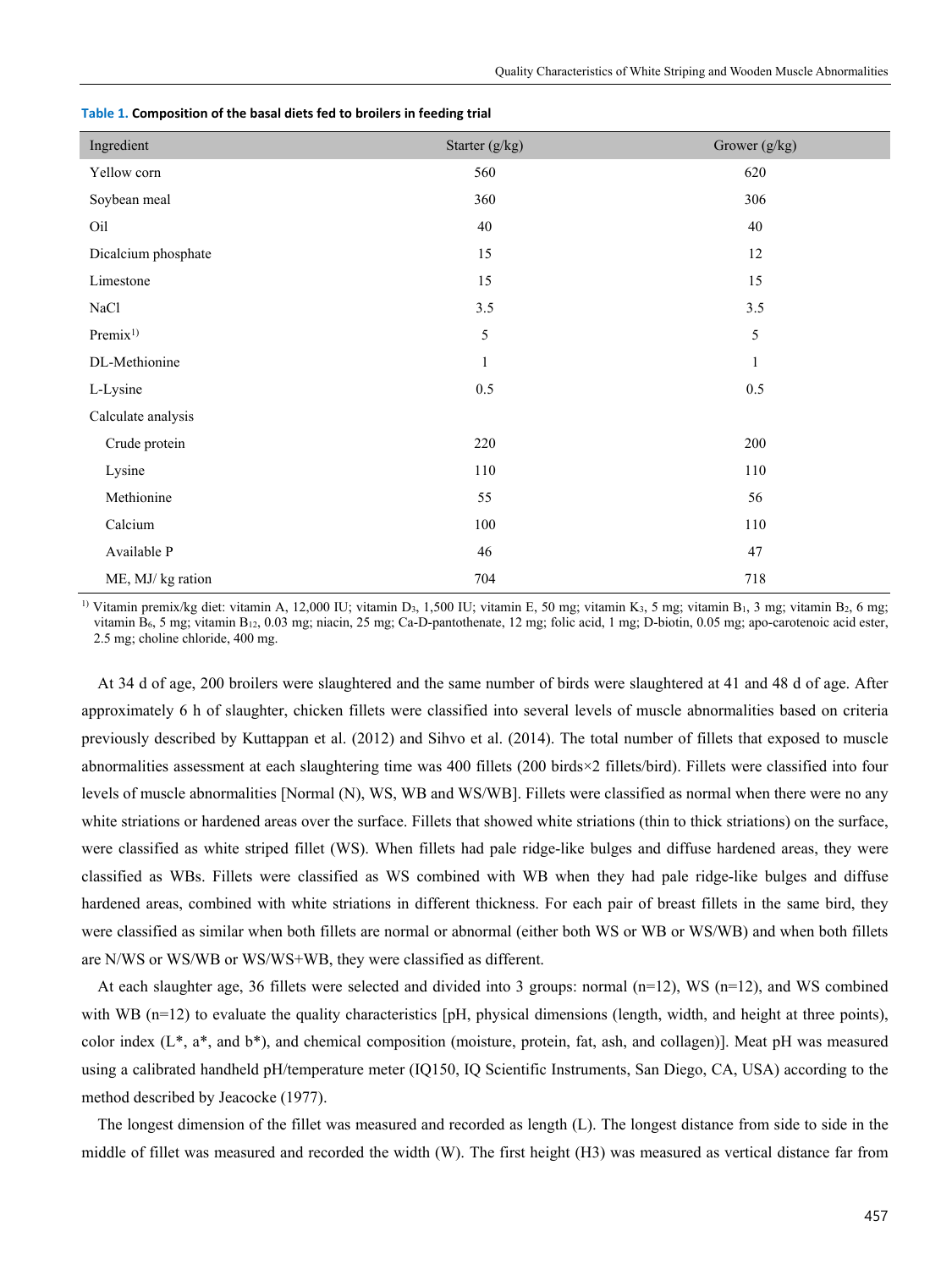the end of caudal part by 1 cm toward dorsal direction. At the half distance of the breast length (L), the second height (H2) was measured. At the highest point in the cranial part, the third height (H1) was measured.

Color characteristics (L\*, a\*, and b\*) were measured using the Minolta Chroma Meter (CR-410, Konica Minolta, Osaka, Japan). Color values were recorded according to the Commission International de l'Eclairage (CIE) system. The system consists of three dimensions: One for luminance (L\*-lightness) and two for color (a\*-green to red; b\*-blue to yellow). The color values for each meat type were measured at three different locations (at the top of cranial part, middle, and peripheral of caudal part), and the mean value was considered. Any abnormal area (containing blood splash, or connective tissues, or visible fat tissues) was excluded during measuring the color values.

Twelve samples were selected to determine proximate composition (moisture, protein, ash, and lipid contents) for each meat type according to official methods of AOAC (AOAC, 1990). The moisture content was determined based on weight differences due to losses during air oven drying. The Kjeldahl method was used to determine total crude protein content. In addition, fat content was determined using the solvent extraction method. For ash content, dry ashing technique by employing muffle furnace has been used. Collagen content was determined by measuring hydroxyl proline content using a colorimetric method (Kolar, 1990).

#### **Statistical analysis**

The results of the study were analyzed using the ANOVA (GLM procedure SPSS Statistical Analysis Software, 2002). It was used to evaluate the influence of slaughter age on the occurrence and the quality properties of WS and WB muscle abnormalities. Duncan test was used to separate the means of the dependent variables in case of statistical differences  $(p<0.05)$ .

## **Results and Discussion**

The incidence of muscle abnormalities (normal, WS, and WB) at different slaughter ages of 34, 41, and 48 d is shown in Table 2. At slaughter age of 34 d, it was found that 55% of fillets were normal while 29% were WS. Moreover, about 14% of chicken fillets were affected by WS combined with WB. A small proportion (about 2%) of chicken fillets had WB abnormality. In general, the incidence of muscle abnormalities at this age was relatively high, but to some extent, it was in consistent with previous studies. In this context, Lorenzi et al. (2014) found that the incidence of WS in medium- sized birds (1.5–2 kg) was 24.3% in females and 33.9% in males. Mudalal et al. (2021) found that the incidence of WS in broilers fed standard feed was 38.5% while it was 28%–30% in broiler fed herb extract enriched feed at slaughter age of 34 d.

**Table 2. The incidence of muscle abnormalities (normal, white striping, and wooden) in chicken fillets at different slaughter ages of 34, 41, and 48 d** 

| Slaughtering age |          | Incidence, $n$ $\left(\frac{\%}{\%}\right)$ |          |           |
|------------------|----------|---------------------------------------------|----------|-----------|
|                  | Normal   | <b>WS</b>                                   | WS/WB    | <b>WB</b> |
| 34 D ( $n=400$ ) | 219 (55) | 114(29)                                     | 58 (14)  | 8(2)      |
| 41 D ( $n=400$ ) | 31(8)    | 87(22)                                      | 264(66)  | 18(5)     |
| 48 D ( $n=400$ ) | 0(0)     | 104(26)                                     | 296 (74) | 0(0)      |

WS, white striping; WB, wooden breast.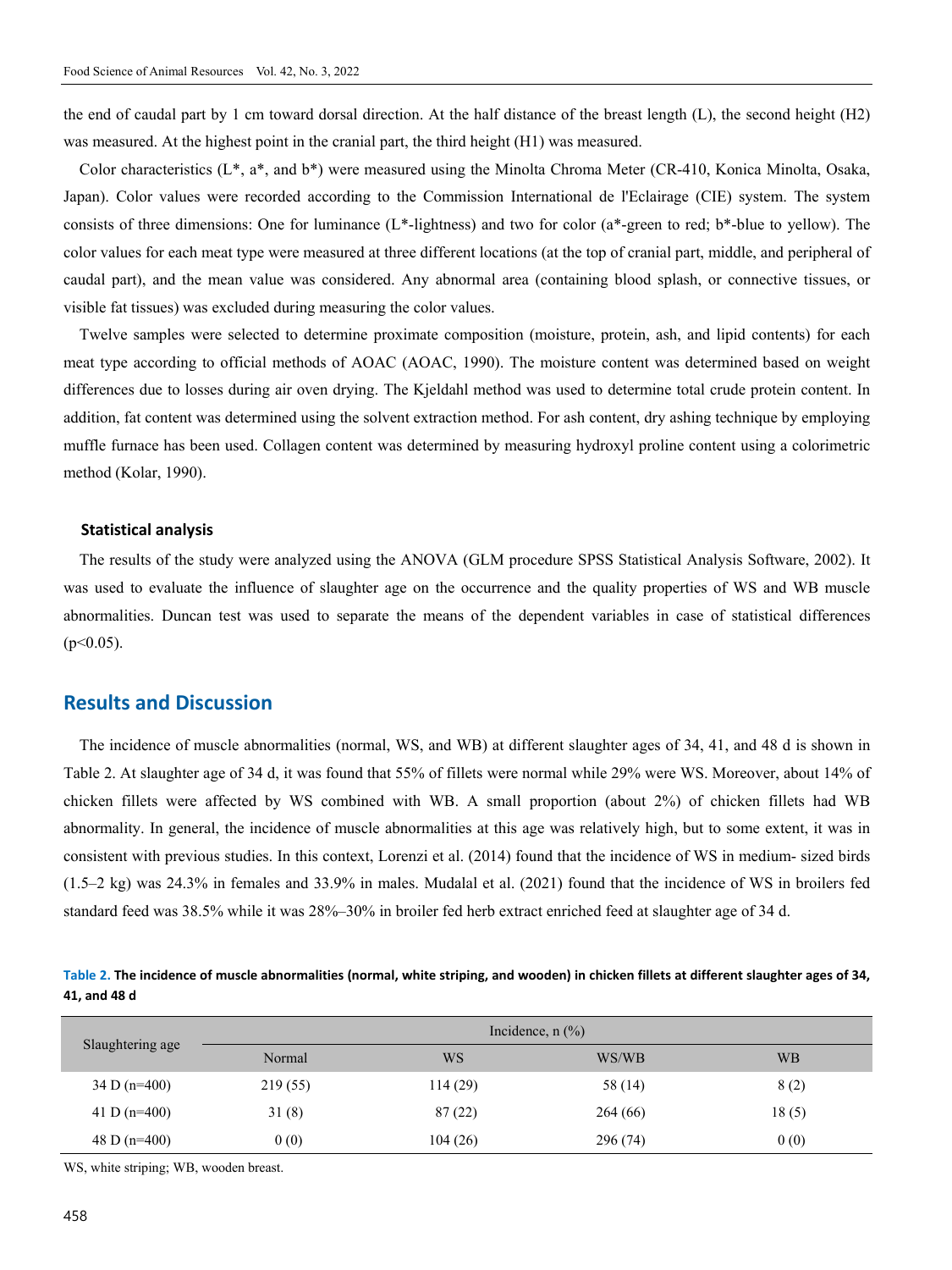At slaughter age of 41 d, the percentage of normal fillets at this age was 8%, which is considered relatively low compared with previous studies. The percentage of normal fillets decreased by 47% (55% from 8%) when the slaughter age was increased to 41 d. The proportion of fillet with WS in combination with WB was 66% while the proportion of WB fillet was 4%. In addition, 22% of fillets were affected by WS abnormality. Lorenzi et al. (2014) found that broiler flocks slaughtered at 41–50 d of age had average of 43% WS. Malila et al. (2018) found that broilers slaughtered at 42 d (>2.5 kg) of age had 3% normal fillets, 89% white striped fillets, and 7% WB combined with WS fillets.

At slaughter age of 48 d, there were no normal cases of chicken fillets. Chicken fillets had 26% WS and 74% WS combined with WB. Similar results were obtained by Trocino et al. (2015). At slaughter 46 d of age, it was found that overall incidence of WS was about 75%. Lorenzi et al. (2014) revealed that the incidence of moderate and severe WS in heavy flocks slaughtered at 3.0–4.2 kg live weight (50 to 58 d old) was 46.9% and 9.5%, respectively. In other studies, it was found that the incidence of WS was in range 50.7%–55.8% at slaughter 59–63 d of age (Kuttappan et al., 2009; Kuttappan et al., 2013b). Oral Toplu et al. (2021) showed that the incidence of normal, moderate, and severe WS in broiler fed with standard diet and slaughtered at 49 d of age were 2.5%, 40%, 57.5%, respectively. At slaughter 49 d of age (weight>2.5 kg), Malila et al. (2018) showed that there were no normal fillets. In the same study, the incidence of WS (mild, moderate, and severe) was 92% while WS combined with WB reached to 8%. About 5% to 10% of produced chicken fillets by industry had WB abnormality (Gee, 2016). In the USA, it was found that 98% of chicken breasts obtained from 9-wk-old birds were found to be affected by WS (Kuttappan et al., 2017).

The incidence of muscle abnormalities in both fillets (left and right) of the same bird at different slaughter ages (34, 41, 48 d) is shown in Table 3. This part of the results was used to understand whether the two fillets of the same bird have the same pattern of occurrence of muscle abnormalities or not. It was observed that at the same slaughter age, not all fillets (left and right) of the same bird showed the same type of muscle abnormalities. The study showed that the percentage of fillets (left and right) that had similar abnormalities increased with age. At 34 d of age, about 39.2% of fillets had different muscle abnormalities between left and right. About 13.5% of the left and right fillets of the same bird exhibited normal and WS combined with WB. At 48 d of age, it was clear that the differences in muscle abnormalities in the same pairs of fillets was related to WS and WS combined with WB.

The weights, physical dimensions (L, W and, T1, T2, and T3), color traits  $(L^*, a^*,$  and  $b^*)$ , and pH of chicken fillets affected by different muscle abnormalities at slaughter 34 d of age are shown in Table 4. The incidence of muscle abnormalities had no effect on T3 and T2. Normal fillets had significantly lower T1 (5.99 vs. 8.56 and 8.43,  $p<0.05$ ) compared to WS and WS combined with WB fillets, respectively. There were no significant differences in T1 between WS

**Table 3. The incidence of muscle abnormalities in each individual pairs of breast fillets in the same bird at different slaughtering ages (34, 41, 48 d)** 

| Age Similar <sup>1)</sup> Different <sup>2)</sup> — |       |       |            | Distribution of muscle abnormalities in breast pairs with different abnormalities between left and right breast |      |       |       |           |
|-----------------------------------------------------|-------|-------|------------|-----------------------------------------------------------------------------------------------------------------|------|-------|-------|-----------|
|                                                     |       |       | $WS/WS+WB$ | WB/WS+WB                                                                                                        | N/WB | N/WS  | WS/WB | $N/WS+WB$ |
| 34                                                  | 60.81 | 39.19 | 6.08       | 2.03                                                                                                            | 2.03 | 15.54 | 0.00  | 13.51     |
| 41                                                  | 63.56 | 36.44 | 21.19      | 5.93                                                                                                            | 0.85 | 3.39  | 0.85  | 4.24      |
| 48                                                  | 68.71 | 31.29 | 29.93      | .36                                                                                                             | 0.00 | 0.00  | 0.00  | 0.00      |

 $<sup>1)</sup>$  This result represents the percentage of breast fillet pairs (left and right) that had the same muscle abnormalities.</sup>

<sup>2)</sup> This result represents the percentage of breast fillet pairs (left and right) that had the different muscle abnormalities.

WS, white striping; WB, wooden breast; N, normal.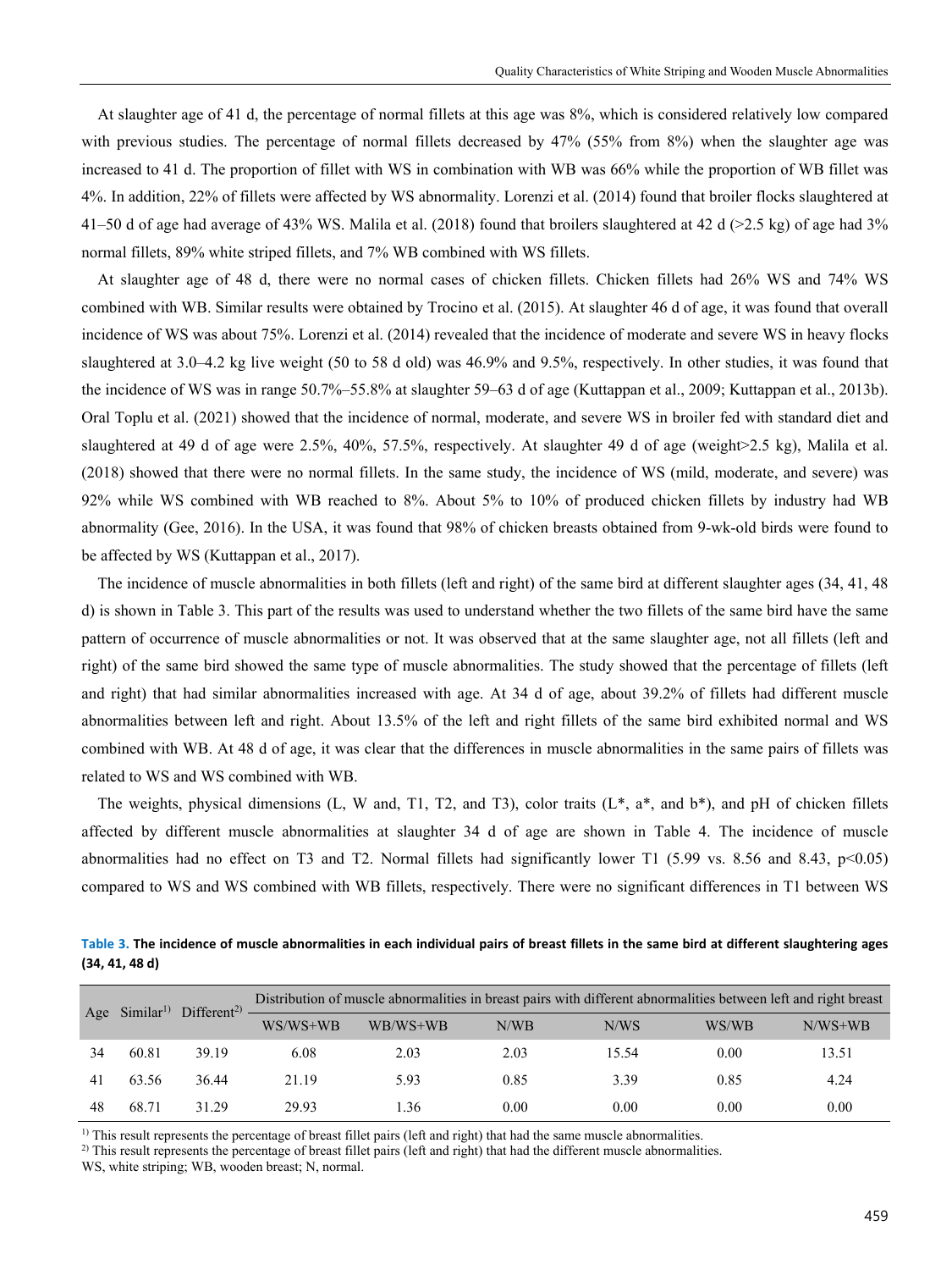| Muscle abnormalities    | Normal                        | <b>WS</b>                       | WS/WB                           | p-value |
|-------------------------|-------------------------------|---------------------------------|---------------------------------|---------|
| $T3$ (mm) <sup>1)</sup> | $21.02 \pm 3.07$              | $24.18 \pm 6.51$                | $22.38 \pm 1.49$                | 0.136   |
| $T2 \ (mm)^{2}$         | $13.74 \pm 3.81$              | $15.74 \pm 6.72$                | $16.50 \pm 2.21$                | 0.253   |
| $T1$ (mm) <sup>3)</sup> | $5.99 \pm 1.17^b$             | $8.56 \pm 4.55$ <sup>a</sup>    | $8.43 \pm 2.25^{\text{a}}$      | < 0.05  |
| Width $(mm)^4$          | $67.17 \pm 5.17^{\rm b}$      | $66.78 \pm 6.22^b$              | $73.83 \pm 7.42^a$              | < 0.05  |
| Length $(mm)^{5}$       | $141.53 \pm 10.54^b$          | $154.40 \pm 14.62$ <sup>a</sup> | $144.20 \pm 13.87$ <sup>b</sup> | < 0.05  |
| $CIE L*$                | $67.37 \pm 4.09^{\mathrm{a}}$ | $61.73 \pm 3.32^b$              | $63.05 \pm 2.91^{\rm b}$        | < 0.05  |
| $CIE$ $a^*$             | $3.25 \pm 1.18^b$             | $4.87 \pm 1.77$ <sup>a</sup>    | $5.18 \pm 2.34$ <sup>a</sup>    | < 0.05  |
| $CIE b*$                | $4.02 \pm 1.97$ <sup>b</sup>  | $5.20 \pm 2.28$ <sup>a</sup>    | $5.99 \pm 1.13$ <sup>a</sup>    | < 0.05  |
| pH                      | $5.67 \pm 0.09$ <sup>c</sup>  | 5.74 $\pm$ 0.08 <sup>b</sup>    | $5.84 \pm 0.09^a$               | < 0.05  |
| Weight $(g)$            | $106.16 \pm 22.85^b$          | $123.48 \pm 27.90^a$            | $135.47 \pm 21.04^a$            | < 0.05  |

**Table 4. Weights, physical dimensions, color traits, pH of chicken breast fillets affected by different muscle abnormalities at slaughtering age 34 d** 

<sup>1)</sup> T3 is the height at the highest point of cranial part.

<sup>2)</sup> T2 is the height at the mid of breast length.

 $3)$  T1 is the height measured from 1 cm far a way of the end of caudal part.

<sup>4)</sup> Width is the distance of widest area in the middle of breast.<sup>5)</sup> Length represents the longest distance of the breast.

 $a-e$  Means within a row followed by different superscript letters differ significantly (p<0.05).

WS, white striping; WB, wooden breast.

and WS combined with WB fillets. Fillets affected by WS combined with WB showed significantly higher width than normal and white striped fillets. White striped fillets had significantly higher length when compared normal fillets and fillets affected by WS combined with WB. Normal fillets had significantly higher L\* (67.37 vs. 61.73 and 63.05, p<0.05) and lower a\* (3.25 vs. 4.87 and 5.18, p<0.05) and b\* (4.02 vs. 5.20 and 5.99, p<0.05) than WS and WS combined with WB fillets; respectively. Moreover, the weight of fillets affected by muscle abnormalities were higher than normal fillets. Normal fillets had significantly lower pH-values than fillets affected by WS or both abnormalities. Fillets affected by WS had significantly lower pH than fillets affected by both muscle abnormalities.

The physical and chemical characteristics of the chicken breast affected by different muscle abnormalities at slaughter 41 d of age are shown in Table 5. In contrast to age 34 d, there were no significant differences between muscle abnormalities in height at T1. Normal fillets had significantly lower T3 values (23.28 vs. 26.41 and 26.75, p<0.05) and T2 values (17.17 vs. 21.25 and 22.22; p<0.05) than WS and WS combined with WB fillets; respectively. The incidence of muscle abnormalities at both levels did not affect the width of the fillets. Fillets affected by both abnormalities had significantly higher length (74.97 vs. 71.88, p<0.05) than normal fillets while white striped fillets exhibited moderate values. In contrast to the results obtained at age 34, the incidence of muscle abnormalities did not show any effect on color characteristics  $(L^*, a^*, and b^*)$ . Similar to the results obtained at age 34, normal fillet had a lower pH-value than fillets affected by WS or fillets affected by both muscle abnormalities. Fillets affected by WS or by both abnormalities had significantly higher fillet weights than normal fillets.

The quality characteristics of normal and abnormal chicken breasts obtained at slaughter age of 48 d are shown in Table 6. Normal fillets had significantly lower T3-values (24.78 vs. 28.87, p<0.05) and T1-values (7.97 vs. 11.88; p<0.05) than WS combined with WB fillets; respectively. There were no significant differences in T2, width, and length between groups. Normal fillets had significantly lower L\* than fillets affected by both abnormalities while WS exhibited moderate values. Muscle abnormalities did not show any effect on a\* and b\*. Normal fillets exhibited lower pH-values than fillet affected by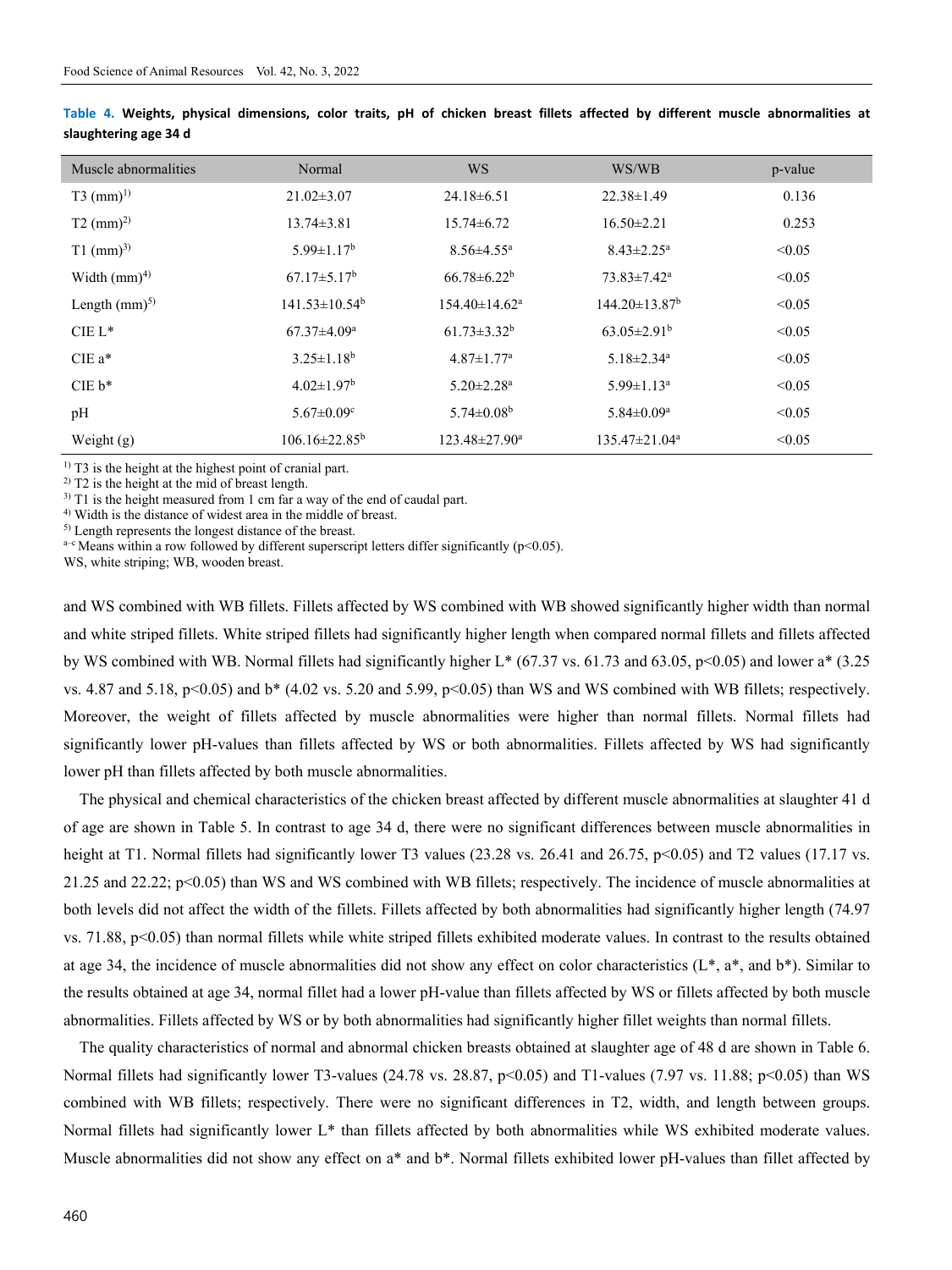| Muscle abnormalities    | Normal                 | <b>WS</b>                        | WS/WB                         | p-value |
|-------------------------|------------------------|----------------------------------|-------------------------------|---------|
| $T3$ (mm) <sup>1)</sup> | $23.28 \pm 2.23^b$     | $26.41 \pm 6.51$ <sup>a</sup>    | $26.75 \pm 3.47^{\mathrm{a}}$ | < 0.05  |
| $T2 \ (mm)^2$           | $17.17\pm3.81^{\rm b}$ | $21.25 \pm 4.83$ <sup>a</sup>    | $22.22 \pm 3.40^a$            | < 0.05  |
| $T1$ (mm) <sup>3)</sup> | $10.52 \pm 3.90$       | $11.59\pm4.65$                   | $12.64\pm3.42$                | 0.337   |
| Width $(mm)^4$          | $71.88 \pm 7.81$       | $75.64 \pm 6.21$                 | 74.97±5.52                    | 0.09    |
| Length $(mm)^{5}$       | $141.16 \pm 11.00^b$   | $147.60 \pm 10.14$ <sup>ab</sup> | $152.53 \pm 14.23^a$          | < 0.05  |
| $CIE L^*$               | $64.71 \pm 2.13$       | $65.51 \pm 2.29$                 | $65.45 \pm 2.57$              | 0.40    |
| $CIEa*$                 | $1.88 \pm 1.01$        | $2.33 \pm 1.44$                  | $2.75 \pm 2.36$               | 0.20    |
| $CIE b*$                | $5.76 \pm 1.44$        | $6.03 \pm 1.61$                  | $6.08 \pm 1.75$               | 0.76    |
| pH                      | $5.73 \pm 0.09^b$      | $5.83 \pm 0.11$ <sup>a</sup>     | $5.88 \pm 0.12^a$             | < 0.05  |
| Weight $(g)$            | $132.49 \pm 26.25^b$   | $168.90\pm40.90^{\mathrm{a}}$    | $156.26 \pm 22.68^{\circ}$    | < 0.05  |

**Table 5. Weights, physical dimensions, color traits, pH of chicken breast affected by different muscle abnormalities at slaughtering age 41 d** 

 $<sup>1)</sup>$  T3 is the height at the highest point of cranial part.</sup>

 $^{2)}$  T2 is the height at the mid of breast length.

 $3)$  T1 is the height measured from 1 cm far a way of the end of caudal part.

4) Width is the distance of widest area in the middle of breast.

5) Length represents the longest distance of the breast.

a,b Means within a row followed by different superscript letters differ significantly ( $p<0.05$ ).

WS, white striping; WB, wooden breast.

#### **Table 6. Weights, physical dimensions, color traits, pH of chicken breast affected by different muscle abnormalities at slaughtering age 48 d**

| Muscle abnormalities    | Normal                          | <b>WS</b>                      | WS/WB                         | p-value |
|-------------------------|---------------------------------|--------------------------------|-------------------------------|---------|
| $T3$ (mm) <sup>1)</sup> | $24.78 \pm 1.47^b$              | $27.14 \pm 5.14$ <sup>ab</sup> | $28.87 \pm 3.83$ <sup>a</sup> | < 0.05  |
| $T2 \ (mm)^{2}$         | $20.31 \pm 2.43$                | $20.53 \pm 5.76$               | $23.24 \pm 3.60$              | 0.10    |
| $T1$ (mm) <sup>3)</sup> | $7.97 \pm 2.88$ <sup>b</sup>    | $9.02 \pm 2.77$ <sup>b</sup>   | $11.88 \pm 3.94$ <sup>a</sup> | < 0.05  |
| Width $(mm)^4$          | $78.56 \pm 5.65$                | $83.89 \pm 9.20$               | $82.83 \pm 6.42$              | 0.10    |
| Length $(mm)^{5}$       | $161.26 \pm 12.74$              | $166.40 \pm 10.55$             | $167.86 \pm 16.91$            | 0.37    |
| $CIE L*$                | $62.79 \pm 3.73^b$              | $64.64 \pm 3.98$ <sup>ab</sup> | $65.57 \pm 3.47$ <sup>a</sup> | < 0.05  |
| $CIEa*$                 | $1.51 \pm 1.19$                 | $2.18 \pm 1.28$                | $1.94 \pm 1.18$               | 0.43    |
| $CIE b*$                | $5.67 \pm 1.44$ <sup>b</sup>    | $6.48 \pm 1.63$ <sup>ab</sup>  | $6.69 \pm 1.90$ <sup>a</sup>  | 0.76    |
| pH                      | $5.73 \pm 1.07^b$               | $5.80 \pm 0.09$ <sup>a</sup>   | $5.86 \pm 0.12$ <sup>a</sup>  | < 0.05  |
| Weight $(g)$            | $176.57 \pm 23.78$ <sup>b</sup> | $215.870 \pm 38.56^a$          | $220.28 \pm 41.55^{\text{a}}$ | < 0.05  |

 $<sup>1)</sup>$  T3 is the height at the highest point of cranial part.</sup>

 $^{2)}$  T2 is the height at the mid of breast length.

 $3)$  T1 is the height measured from 1 cm far a way of the end of caudal part.

4) Width is the distance of widest area in the middle of breast.

5) Length represents the longest distance of the breast.

a,b Means within a row followed by different superscript letters differ significantly ( $p$ <0.05).

WS, white striping; WB, wooden breast.

muscle abnormalities. Moreover, normal fillets had lower weight when compared to white striped fillets or fillets affected by both abnormalities.

The high ultimate pH of abnormal fillets in comparison to normal fillets may be attributed due to the strong negative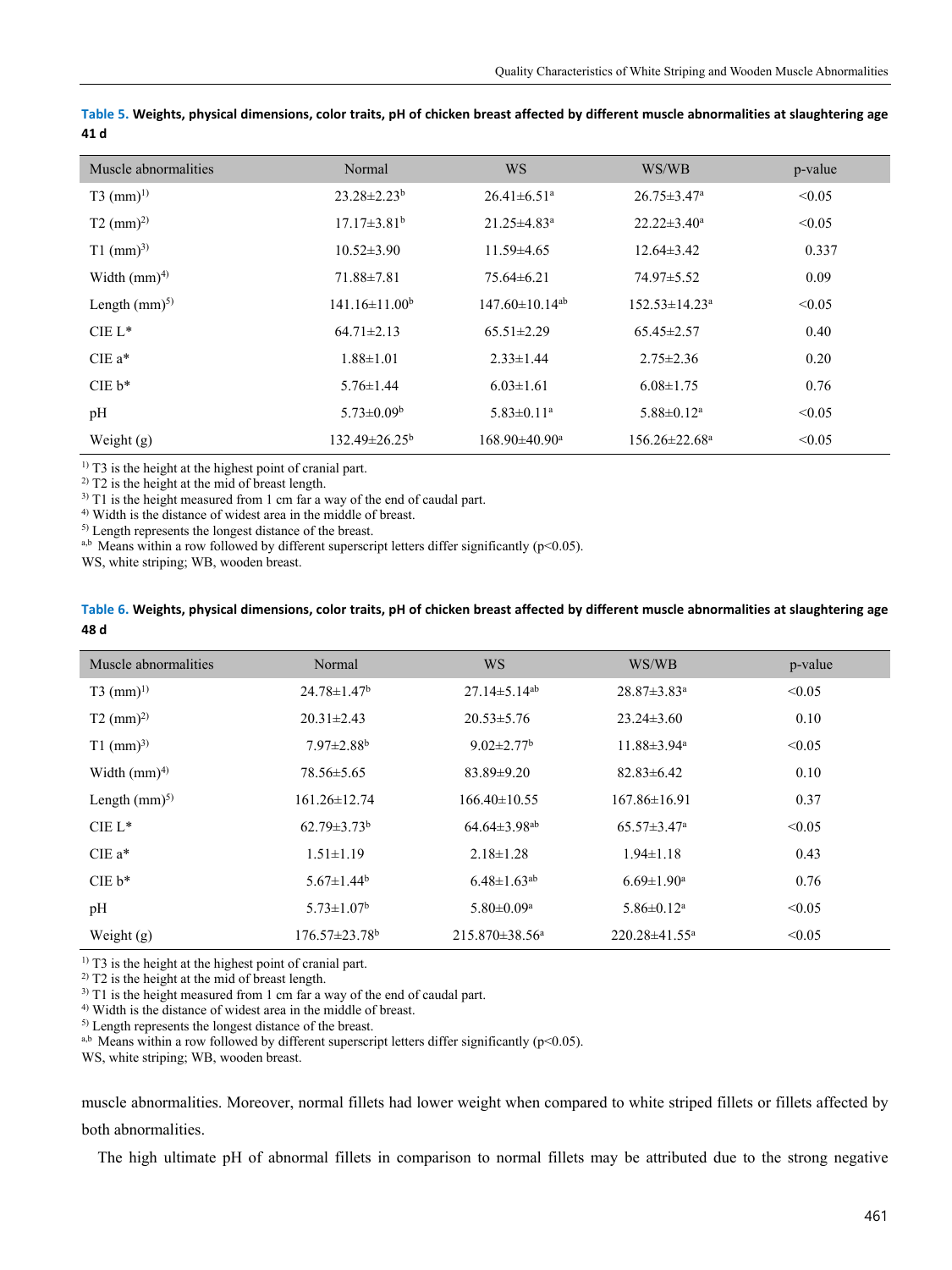correlation between glycogen storage and breast muscle weight (Le Bihan-Duval et al., 2008). Abnormal and high weighed fillets may exhibit low glycolytic potential resulting in a higher pH than normal fillets (Soglia et al., 2016b). Mudalal (2019) found that white striped turkey breast had a higher pH than normal turkey breast.

Mudalal et al. (2014, 2015) showed that there were no differences in the length of normal and white striped fillets while Baldi et al. (2018) found differences. There were no significant differences in the length of fillets between normal and WB fillets or WS combined with WB (Mudalal et al., 2015; Zambonelli et al., 2016). Several studies revealed that the width of normal fillets was not significantly different from the width of WS and WB fillets (Baldi et al., 2018; Mudalal et al., 2014; Mudalal et al., 2015). On the other hand, fillets affected by both striping and WB abnormalities had a greater width than normal fillets (Zambonelli et al., 2016).

The proximate composition (moisture, proteins, fat, ash, and collagen) of normal, white striped, and white striped combined with WB chicken fillets at different slaughter ages is shown in Table 7. In general, there were significant differences in proximate compositions due to the incidence of muscle abnormalities. Overall, the results showed that chicken fillets affected by muscle abnormalities had higher fat content and lower protein content than normal fillets. At slaughter ages of 34 and 48 d, there were no significant differences in ash and collagen content between normal and abnormal fillets. Chicken fillets affected by both muscle abnormalities (WS and WB) had higher moisture content compared to normal and white striped fillets. There were no significant differences in protein, ash and collagen content between normal and abnormal

| Muscle abnormalities  | Normal                        | <b>WS</b>                     | WS/WB                         | p-value |
|-----------------------|-------------------------------|-------------------------------|-------------------------------|---------|
| Slaughtering age 34 d |                               |                               |                               |         |
| Moisture              | $73.46\pm0.19^b$              | $73.47\pm0.16^b$              | 74.31±0.42 <sup>a</sup>       | < 0.05  |
| Proteins              | $24.20 \pm 0.14$              | $24.23 \pm 0.22$              | 24.02±0.37                    | 0.21    |
| Fat                   | $1.76 \pm 0.17^b$             | $1.99 \pm 0.10^a$             | $1.65 \pm 0.14^b$             | < 0.05  |
| Ash                   | $1.44 \pm 0.03$               | $1.45 \pm 0.07$               | $1.43 \pm 0.5$                | 0.58    |
| Collagen              | $0.82 \pm 0.16$               | $0.78 \pm 0.16$               | $0.66 \pm 0.13$               | 0.11    |
| Slaughtering age 41 d |                               |                               |                               |         |
| Moisture              | 74.46±0.23                    | 74.47±0.18                    | 74.27±0.21                    | 0.09    |
| Proteins              | $23.83 \pm 0.2^a$             | $22.93 \pm 0.14^b$            | $22.73 \pm 0.17$ <sup>c</sup> | < 0.05  |
| Fat                   | $1.40 \pm 0.12$ <sup>c</sup>  | $1.95 \pm 0.30^b$             | $2.25 \pm 0.19^a$             | < 0.05  |
| Ash                   | $1.31 \pm 0.04^b$             | $1.36 \pm 0.06$ <sup>ab</sup> | $1.39 \pm 0.07$ <sup>a</sup>  | < 0.05  |
| Collagen              | $0.55 \pm 0.10$               | $0.72 \pm 0.20$               | $0.64 \pm 0.22$               | 0.17    |
| Slaughtering age 48 d |                               |                               |                               |         |
| Moisture              | $73.62 \pm 0.19$ <sup>c</sup> | $74.11 \pm 0.19^a$            | $73.83 \pm 0.29^b$            | < 0.05  |
| Proteins              | $24.07 \pm 0.8$ <sup>a</sup>  | $22.92 \pm 0.05$ <sup>c</sup> | $23.29 \pm 0.11^b$            | < 0.05  |
| Fat                   | $1.55 \pm 0.08^{\rm b}$       | $2.10 \pm 0.18$ <sup>a</sup>  | $2.02 \pm 0.15^a$             | < 0.05  |
| Ash                   | $1.42 \pm 0.04$               | $1.44 \pm 0.07$               | $1.41 \pm 0.07$               | 0.52    |
| Collagen              | $0.84 \pm 0.22$               | $0.87 \pm 0.08$               | $0.87 \pm 0.22$               | 0.89    |

**Table 7. Proximate composition (moisture, proteins, fat, ash, and collagen) of normal, white striped, and white striped combined with wooden chicken fillets at different slaughtering ages (34, 41, and 48 d)** 

a,b Means within a row followed by different superscript letters differ significantly ( $p$ <0.05).

WS, white striping; WB, wooden breast.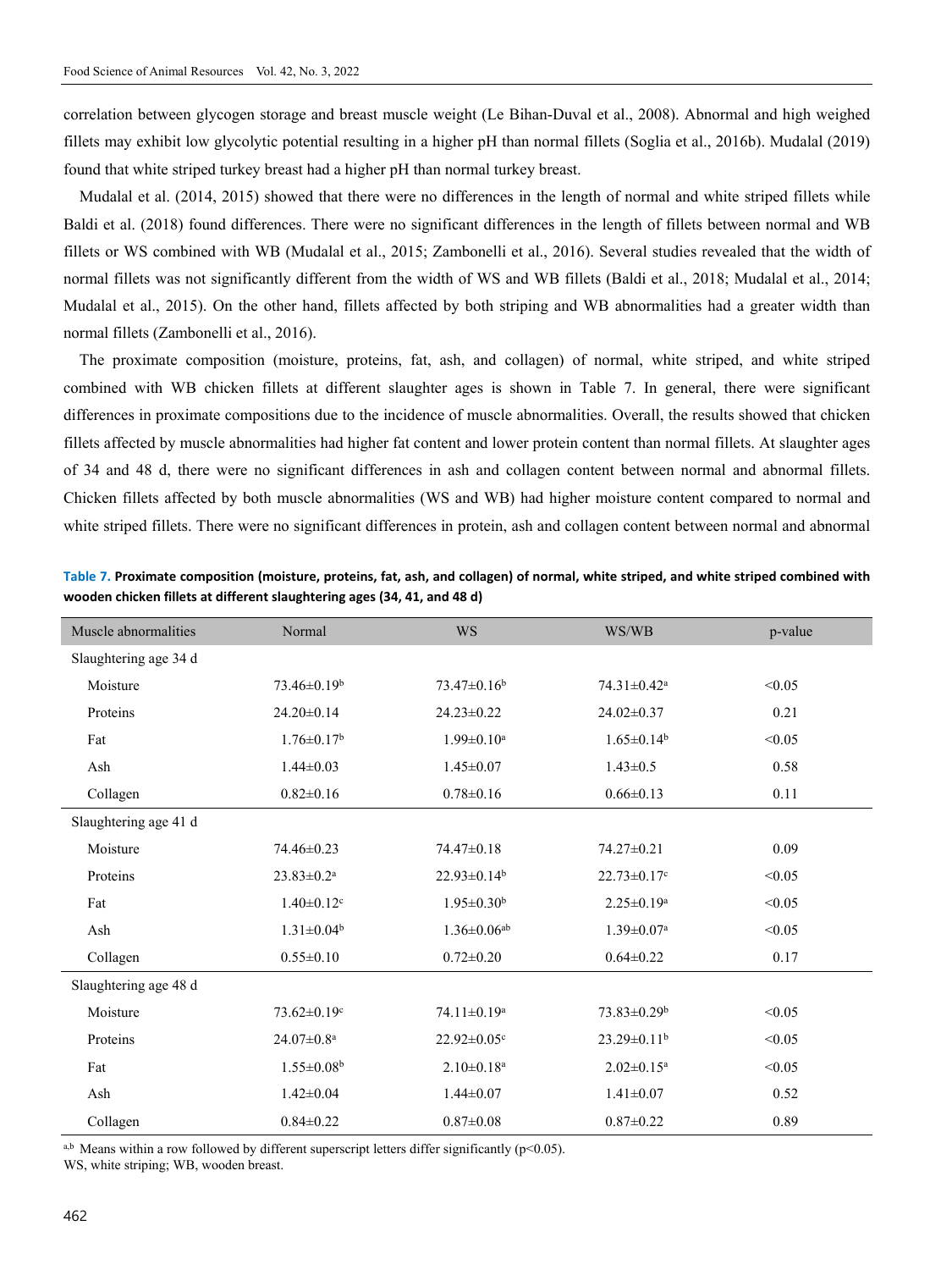fillets at slaughtering age 34 d. Moreover, white striped meat had higher fat content  $(1.99 \text{ vs. } 1.75 \text{ and } 1.65\%, \text{ p} < 0.05)$  when compared to normal and meat affected by both abnormalities. Our results suggest that the effect of muscle abnormalities on the proximate composition became more evident with increasing slaughter age.

Several researchers investigated the effect of WS and WB muscle abnormalities (either separately or combined) on proximate chemical composition (moisture, protein, fat, collagen, and ash), mineral profile, fatty acids profile, and protein functionality. Zambonelli et al. (2016) found that meat affected by WS and WB had higher moisture, fat, and collagen contents as well as lower contents of proteins and ash if compared to normal meat. In another study, there were significant differences in the proximate composition between normal and white striped meat (Petracci et al., 2015). Chicken fillet affected by severe WS exhibited significantly higher fat content and lower protein content than normal chicken fillets (Mudalal et al., 2020). Soglia et al. (2016a) showed that the presence of both muscle abnormalities (WS and WB) had greater effect on the chemical composition than the presence of single muscle abnormality. This result was consistent with our results in particular at slaughtering age 41 d. Our study showed that meat affected by both muscle abnormalities (WB and WS breast) had significantly lower protein content (22.73 vs. 22.93%, p<0.05) and higher fat content (2.25 vs. 1.95, p<0.05) in comparison to meat affected only by WS. In general, the studies agreed on the effect of muscle abnormalities on protein and fat content.

Several authors showed that there were no significant differences in moisture content between normal and white striped fillets (Baldi et al., 2018; Kuttappan et al., 2012; Petracci et al., 2014; Soglia et al., 2016a; Soglia et al., 2016b; Soglia et al., 2018). In contrast, several studies showed that WB fillets had significantly higher moisture content than normal (Cai et al., 2018; Soglia et al., 2016a; Soglia et al., 2016b; Wold et al., 2017). Most of studies agreed that white striped meat had lower protein content than normal meat (Baldi et al., 2018; Kuttappan et al., 2012; Mudalal et al., 2014; Petracci et al., 2014; Soglia et al., 2016a). On the contrary, Soglia et al. (2018) revealed that there were no significant differences in protein content between white striped and normal fillets. WB fillets and WS combined with WB fillets had significantly lower protein contents than normal fillets (Cai et al., 2018; Soglia et al., 2016a; Soglia et al., 2016b; Wold et al., 2017). For the effect of muscle abnormalities (WS and WBs) on lipid content, most of studies were generally in agreement. Meat affected by severe cases of WS or WB or WS combined with WBs exhibited higher fat content than normal meat (Baldi et al., 2018; Cai et al., 2018; Kuttappan et al., 2012; Soglia et al., 2016a; Soglia et al., 2016b; Soglia et al., 2018; Wold et al., 2017). Some researchers indicated that in moderate cases of WS and WB muscle abnormalities, there were no significant differences in fat content in comparison to normal (Kuttappan et al., 2012; Soglia et al., 2018; Wold et al., 2017). In respect to ash content, Baldi et al. (2018) and Kuttappan et al. (2012) did not find any significant effect for WS, while Soglia et al. (2018) found that white striped meat had lower ash content than normal.

In conclusion, the incidence of WS and WB muscle abnormalities was highly affected by slaughtering age. The muscle abnormalities did not occur in the same pattern at left and right fillets of the same bird. The effect of muscle abnormalities on quality characteristics was stronger at high slaughter age. Accordingly, it is important to differentiate between slaughter age for fillets dedicated for fresh retail use and for fillets dedicated for processing in order to mitigate the implications of muscle abnormalities on consumer perception.

## **Conflicts of Interest**

The authors declare no potential conflict of interest.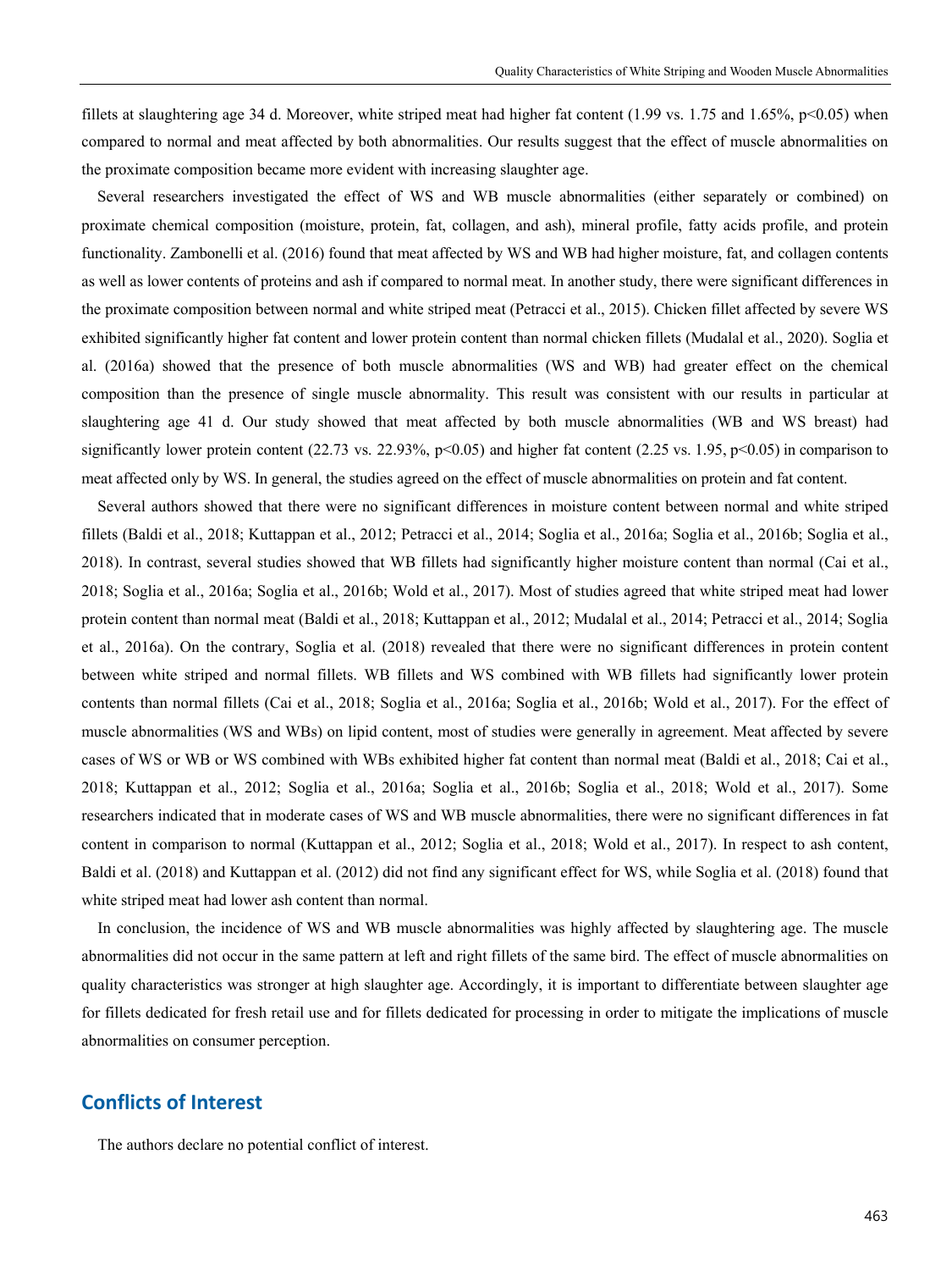## **Author Contributions**

Conceptualization: Mudalal S. Data curation: Mudalal S, Zaazaa A. Formal analysis: Mudalal S. Methodology: Mudalal S, Zaazaa A. Software: Mudalal S. Validation: Mudalal S, Zaazaa A. Investigation: Mudalal S, Zaazaa A. Writing - original draft: Mudalal S. Writing - review & editing: Mudalal S, Zaazaa A.

## **Ethics Approval**

This research was approved by the Animal Welfare Committee of the An-Najah National University in Palestine.

## **References**

- Ahsan U, Cengiz Ӧ. 2020. Restriction of dietary digestible lysine allowance in grower phase reduces the occurrence of white striping in broiler chickens. Anim Feed Sci Technol 270:114705.
- Alnahhas N, Berri C, Chabault M, Chartrin P, Boulay M, Bourin MC, Le Bihan-Duval E. 2016. Genetic parameters of white striping in relation to body weight, carcass composition, and meat quality traits in two broiler lines divergently selected for the ultimate pH of the pectoralis major muscle. BMC Genet 17:61.
- AOAC. 1990. Official methods of analysis of AOAC International. 15<sup>th</sup> ed. AOAC International, Washington, DC, USA. p 931.
- Baldi G, Soglia F, Mazzoni M, Sirri F, Canonico L, Babini E, Laghi L, Cavani C, Petracci M. 2018. Implications of white striping and spaghetti meat abnormalities on meat quality and histological features in broilers. Animal 12:164-173.
- Bauermeister LJ, Morey AU, Moran ET, Singh M, Owens CM, McKee SR. 2009. Occurrence of white striping in chicken breast fillets in relation to broiler size. Poult Sci 88:33.
- Bianchi M, Petracci M, Franchini A, Cavani C. 2006. The occurrence of deep pectoral myopathy in roaster chickens. Poult Sci 85:1843-1846.
- Cai K, Shao W, Chen X, Campbell YL, Nair MN, Suman SP, Beach CM, Guyton MC, Schilling MW. 2018. Meat quality traits and proteome profile of woody broiler breast (*pectoralis major*) meat. Poult Sci 97:337-346.
- Dransfield E, Sosnicki AA. 1999. Relationship between muscle growth and poultry meat quality. Poult Sci 78:743-746.

Gee K. 2016. Poultry's tough new problem: 'Woody breast'. Wall Str J Sect Bus Tech 267:B1.

- Jeacocke RE. 1977. Continuous measurements of the pH of beef muscle in intact beef carcasses. Int J Food Sci Technol 12:375-386.
- Jiang H, Yoon SC, Zhuang H, Wang W, Li Y, Yang Y. 2019. Integration of spectral and textural features of visible and nearinfrared hyperspectral imaging for differentiating between normal and white striping broiler breast meat. Spectrochim Acta A Mol Biomol Spectrosc 213:118-126.
- Kato T, Mastelini SM, Campos GFC, da Costa Barbon APA, Prudencio SH, Shimokomaki M, Soares AL, Barbon S Jr. 2019. White striping degree assessment using computer vision system and consumer acceptance test. Asian-Australas J Anim Sci 32:1015-1026.
- Kolar K. 1990. Colorimetric determination of hydroxyproline as measure of collagen content in meat and meat products: NMKL collaborative study. J Assoc Off Anal Chem 73:54-57.
- Kuttappan VA, Brewer VB, Apple JK, Waldroup PW, Owens CM. 2012. Influence of growth rate on the occurrence of white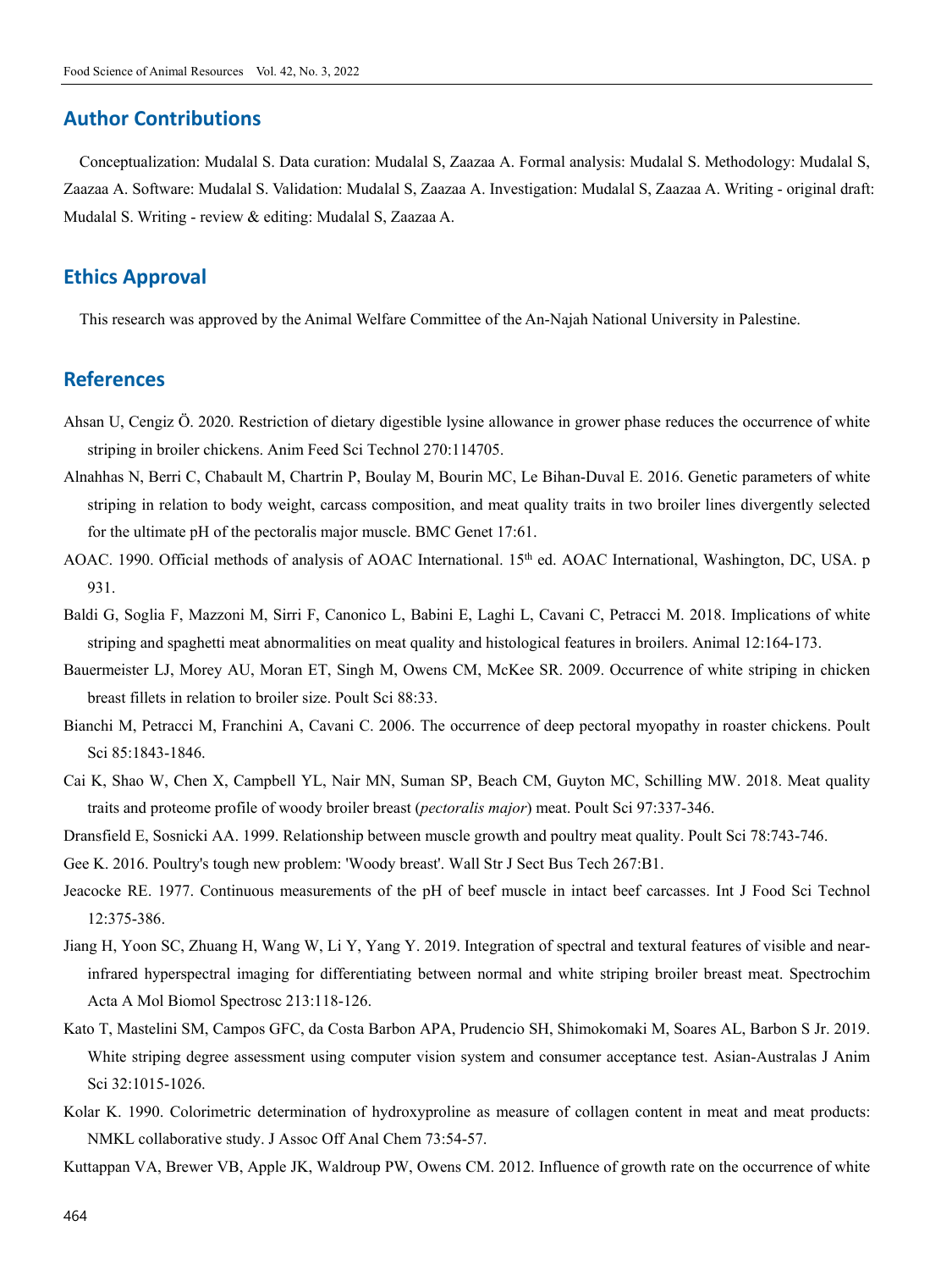striping in broiler breast fillets. Poult Sci 91:2677-2685.

- Kuttappan VA, Brewer VB, Clark FD, McKee SR, Meullenet JF, Emmert JL, Owens CM. 2009. Effect of white striping on the histological and meat quality characteristics of broiler fillets. Poult Sci 88:136-137.
- Kuttappan VA, Brewer VB, Mauromoustakos A, McKee SR, Emmert JL, Meullenet JF, Owens CM. 2013a. Estimation of factors associated with the occurrence of white striping in broiler breast fillets. Poult Sci 92:811-819.
- Kuttappan VA, Huff GR, Huff WE, Hargis BM, Apple JK, Coon C, Owens CM. 2013b. Comparison of hematologic and serologic profiles of broiler birds with normal and severe degrees of white striping in breast fillets. Poult Sci 92:339-345.
- Kuttappan VA, Owens CM, Coon C, Hargis BM, Vazquez-Añon M. 2017. Incidence of broiler breast myopathies at 2 different ages and its impact on selected raw meat quality parameters. Poult Sci 96:3005-3009.
- Le Bihan-Duval E, Debut M, Berri CM, Sellier N, Santé-Lhoutellier V, Jégo Y, Beaumont C. 2008. Chicken meat quality: Genetic variability and relationship with growth and muscle characteristics. BMC Genet 9:53.
- Lorenzi M, Mudalal S, Cavani C, Petracci M. 2014. Incidence of white striping under commercial conditions in medium and heavy broiler chickens in Italy. J Appl Poult Res 23:754-758.
- Mahon M. 1999. Muscle abnormalities—morphological aspects. In Poultry meat science. Richardson RI, Mead GC (ed). CAB International, Wallingford, UK. pp 19-64.
- Malila Y, U-Chupaj J, Srimarut Y, Chaiwiwattrakul P, Uengwetwanit T, Arayamethakorn S, Punyapornwithaya V, Sansamur C, Kirschke CP, Huang L, Tepaamorndech S, Petracci M, Rungrassamee W, Visessanguan W. 2018. Monitoring of white striping and wooden breast cases and impacts on quality of breast meat collected from commercial broilers (*Gallus gallus*). Asian-Australas J Anim Sci 31:1807-1817.
- Mudalal S. 2019. Incidence of white striping and its effect on the quality traits of raw and processed turkey breast meat. Food Sci Anim Resour 39:410-417.
- Mudalal S, Babini E, Cavani C, Petracci M. 2014. Quantity and functionality of protein fractions in chicken breast fillets affected by white striping. Poult Sci 93:2108-2116.
- Mudalal S, Lorenzi M, Soglia F, Cavani C, Petracci M. 2015. Implications of white striping and wooden breast abnormalities on quality traits of raw and marinated chicken meat. Animal 9:728-734.
- Mudalal S, Zaazaa A, Omar JA. 2021. Effects of medicinal plants extract with antibiotic free diets on broilers growth performance and incidence of muscles abnormalities. Braz J Poult Sci 23:001-008.
- Mudalal S, Zaid A, Abu-Khalaf N, Petracci M. 2020. Predicting the quality traits of white striped turkey breast by visible/ near infra-red spectroscopy and multivariate data analysis. Ital J Anim Sci 19:676-686.
- Oral Toplu HD, Ünübol Aypak S, Nazligül A, Kaya M. 2021. Effects of feed restriction on the occurrence of white striping and wooden breast myopathies, performance, carcass characteristics and some blood parameters in broiler chickens. Turk J Vet Anim Sci 45:632-641.
- Petracci M, Mudalal S, Babini E, Cavani C. 2014. Effect of white striping on chemical composition and nutritional value of chicken breast meat. Ital J Anim Sci 13:179-183.
- Petracci M, Mudalal S, Bonfiglio A, Cavani C. 2013. Occurrence of white striping under commercial conditions and its impact on breast meat quality in broiler chickens. Poult Sci 92:1670-1675.
- Petracci M, Mudalal S, Soglia F, Cavani C. 2015. Meat quality in fast-growing broiler chickens. Worlds Poult Sci J 71:363- 374.
- Petracci M, Soglia F, Madruga M, Carvalho L, Ida E, Estévez M. 2019. Wooden-breast, white striping, and spaghetti meat: